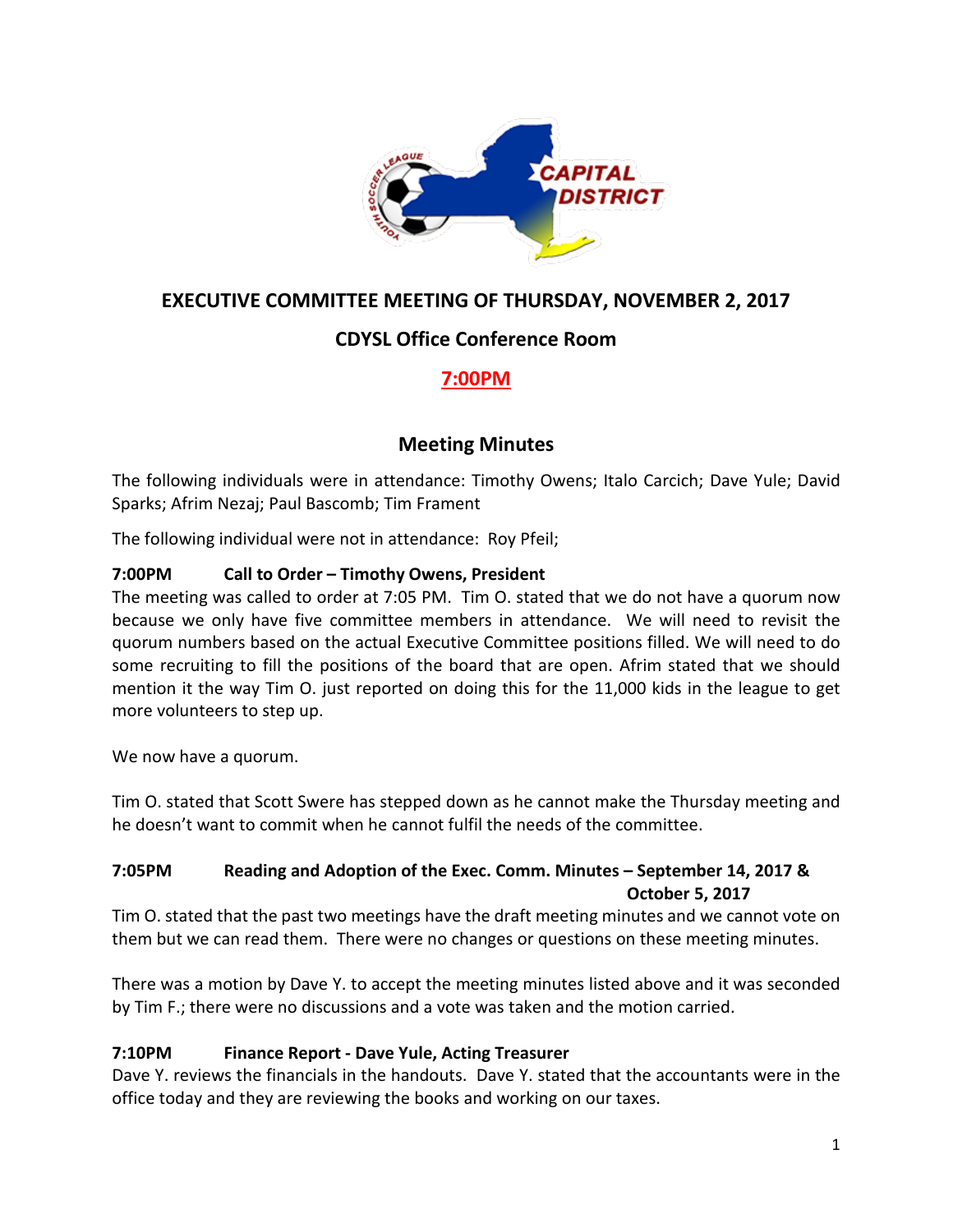The Precision Athletic bill for the field lining, we should factor in that if we are paying the field lining, we should also factor in what we are paying the hosting club for the venue and we shouldn't pay both fees the way they are being done. It is different with the Empire Cup Tournament because that is a "partnership" agreement that we have. We need to look at the Fall Ball Program and the field lining for future endeavors. In the future, we need to have an agreement on who is responsible for what with the field usage and anything else expenses for items.

A motion was made by Dave S. to accept the financials and Tim F. seconded the motion and there were no discussions and a vote was taken and the motion carries.

## **7:15PM Office Report – Timothy Owens**

Tim O. stated that the handout is in the packet on this report. Tim O. stated that the Fall Ball extended to one week due to bad weather and it just so happens this Sunday is predicting bad weather. Italo stated just over 20 teams withdrew because or prior commitments with their teams.

The office has a new staff member, Karolyn Thompson.

There are new updates to the Exceptional Seniors and the profiles will be sent out for printing and binding on Monday.

The Futsal Program now has 5 teams signed in.

Italo stated that the team commitments for the spring season on November 17<sup>th</sup>. It will close on January 12<sup>th</sup>.

#### **7:30PM Committee Reports:**

#### **Rules – Scott Swere (Proposals or Updates)**

There is nothing to report. Tim O. does not believe there are any proposals to change anything in the Rules and Regulations.

#### **Finance – Dave Sparks**

There is no report.

## **Games – Paul Bascomb (Fall Ball, Futsal, Spring 2018)**

Paul stated that there is nothing to report as he has been too busy. There are dates for the spring season that Italo has and we are working towards all those dates.

#### **Membership / Nominations – Dave Sparks**

Dave S. stated that we received an inquiry of establishing a club for the Broadalbin-Perth area but he stated that he was a bit overwhelmed on what is needed and may reach back out later.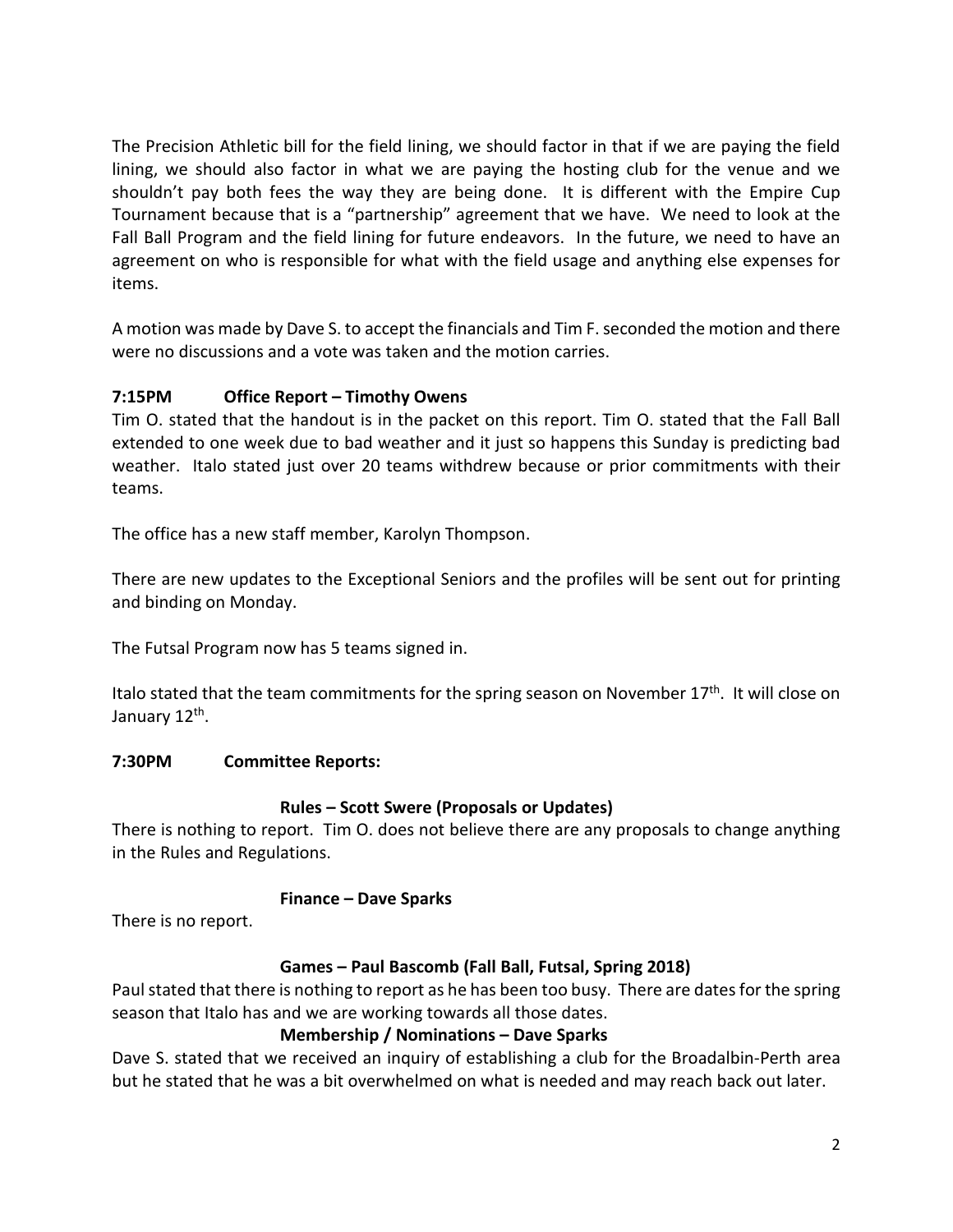Dave S. stated that Italo spoke with John Daniels. Italo stated that Bruce is available to talk about this with us as Italo didn't understand what John Daniels was talking about. Italo and John didn't see eye to eye on the discussion and Bruce spoke to John Daniels. He is available to speak with him on the phone to get directly what the conversation was. Dave S. stated that we wanted the secretarial certificate for them to be a not for profit or a d/b/a and we did find them out there per the request of Bruce. Dave speaks about the GPS name as a bigger entity. Italo stated that the name Capital District Sports, LLC., and they have Halfmoon Soccer Club as their entity and they just want to change the name to GPS and Dave S. stated that Bruce originally stated he needed to have a letter from GPS corporation letting them use the name GPS of Albany. Tim O. will reach out to Bruce to find out what was said and what is needed.

Dave S. stated that Oneonta Soccer Club sent in an application for one team to play as a guest team in our upcoming Spring League. There is some "issues" between the two clubs. Paul asked Tim O. when he brought up the footprint of CDYSL at the AGM. Tim O. stated that he meant for the guest teams to play in our league and increasingly that we are hearing that there are more clubs outside the CDYSL footprint who want to participate in our spring league. Not so long ago from the team from Newburgh who wanted to participate in the spring league. We also had a team from Goshen sending in guest teams and we need to have that conversation because we have the issue with just Oneonta and Calcio Soccer Clubs and people not wanting to go there. He is a firm believer that we accept them as guest teams and the teams who play with them and in good faith travel and make that commitment to play that league game.

There were further discussions on the guest teams where we can adopt language to suggest to them that their games be played at a neutral site within the footprint to delay the long travel for those teams. It was also noted that the clubs do that the right to not vote the guest teams in. Tim O. stated that we also have that communication on the referee assigning especially if it is out of our jurisdiction to assign those games. There were lengthy discussions on some scenarios that have happened or what could happen when accepting teams from outside of our jurisdiction. Tim O. stated that we know that the club presidents and CDYSL representatives don't always pass down the information we give to them so that is why we also need to use the contact list for the coaches and we blast out the information so the rest of their members received the information that we have asked to be sent along to all their members in the clubs.

Tim F. stated that the way the guest teams are written, those voting on allowing them into the spring league do not necessarily will be affected by accepting the teams in. Dave S. stated that we may need to make some changes to how we accept and allow in the guest teams from outside of our jurisdiction. Tim O. stated that is why he stated that they travel within the CDYSL footprint if you want to play in our league as a guest team.

## **Registration – Tammy Kishbaugh**

There is a handout of where the numbers are to date on registrations and what the numbers were last year.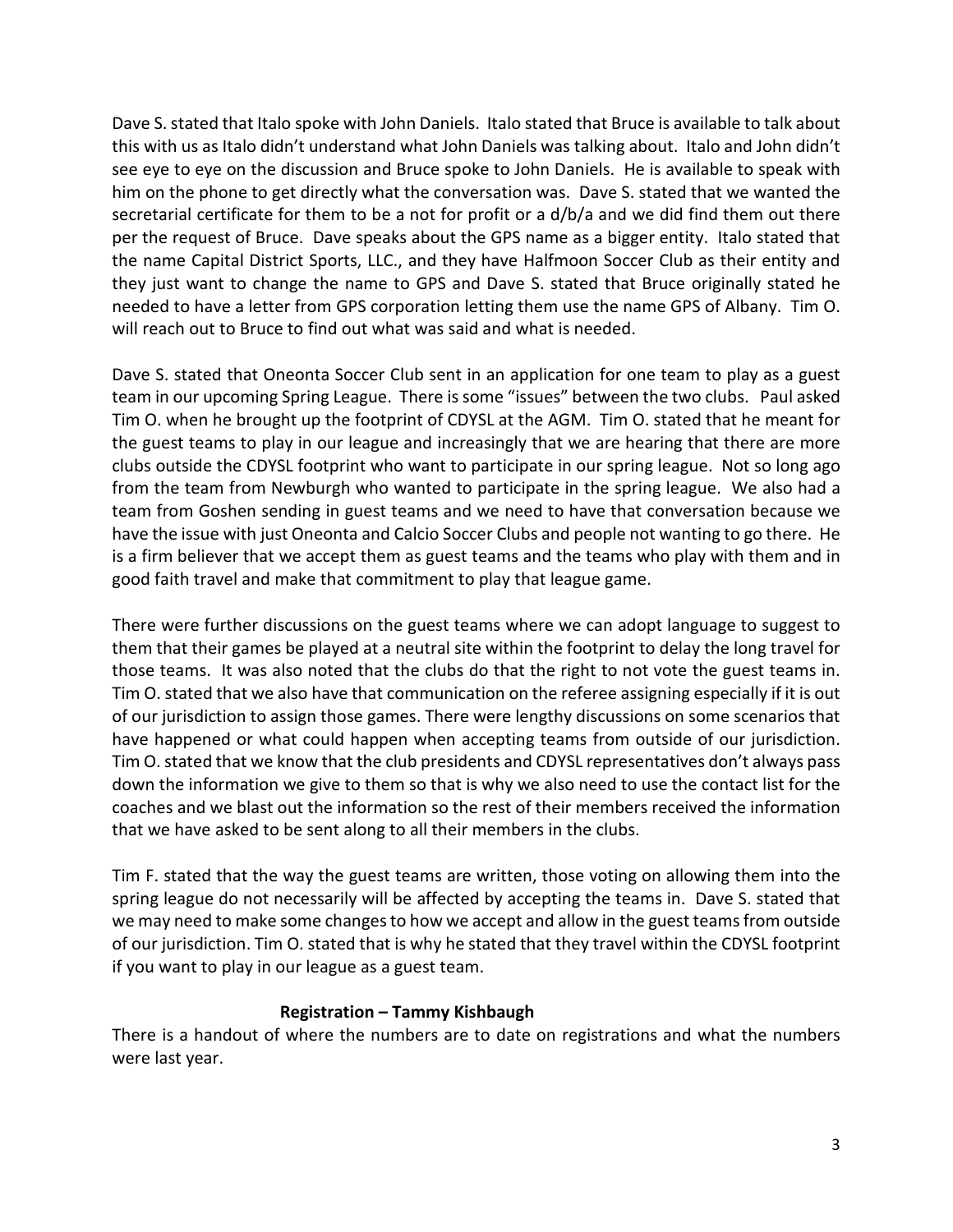#### **ZTEC, Arbitration, Appeals – Tim Frament**

Tim F. stated he had nothing on Arbitration.

The appeals were handled and it is resolved.

Paul asked if the Guilderland and Niskayuna Soccer Clubs item and Tim O. will reach out to Prince and Roy on this matter and see what we need to do or what can be done. Tim O. stated that Prince did send out an e-mail to one of the parties and they are non-responsive.

#### **7:45PM Programs**

#### **Coaching Education – Roy Pfeil, Second Vice President**

Tim O. stated Roy is not here to make a report. Tim O. stated we are moving into the 4v4, 7v7, 9v9 and 11v11 coaching modules. We have heard or have anything up here yet. Long Island Soccer League has a course coming up later this year or early 2018. We will look to follow suit on this and we will communicate with ENYYSA on what we need to do.

Are we looking to have another Futsal Licensing course? One of the coaches at Albany, Gary Wright, the individual who facilitated the items last year and he has Albany Schools already penciled him and he is waiting on any communication from the league that we are looking to set up another course. Italo stated that he will call Gary Wright and he will also reach out to Bill Sampaio. The first two Sundays or Saturdays in December. One of those four dates are available.

There were discussions on the pre-ODP proposal that Roy has sent to us to review. There is a copy of this proposal in the handouts. Tim F. stated that the General Board members referred it back to us to review and that we could spend to the cap of \$6,000. Afrim stated that he doesn't want to ever be labeled as someone with a conflict of interest and appreciates that this was brought to the attention of the Executive Committee. He asks that the facility venue for this program have a bid go out to different venues and not just his facility so it will be a fair process as he doesn't want the stigma on him or his facilities of being a conflict of interest.

There were lengthy discussions on the details of the program from the coaching, the cost, the players it could draw in, the areas where these players may come from, etc. There were also discussions on ensuring that this would be a program that would be productive and meet the goal that it is intended to meet. There were discussions relating this topic to some prior programs that CDYSL ran and wanting to make sure that all items are covered to ensure that we don't have the problems the other programs developed in areas such as poaching, costs, etc. There were also discussions on this program and other programs we host such as Empire Cup, Fall Ball Program, Futsal Program, etc., where we must use venues and it was stated that all should have contracts drawn up prior to the events moving forward to ensure that details are covered and we don't have any issues that can result if we operate without contracts. It was determined that Tim O. will speak with Roy on the concerns and items that were brought up at this meeting.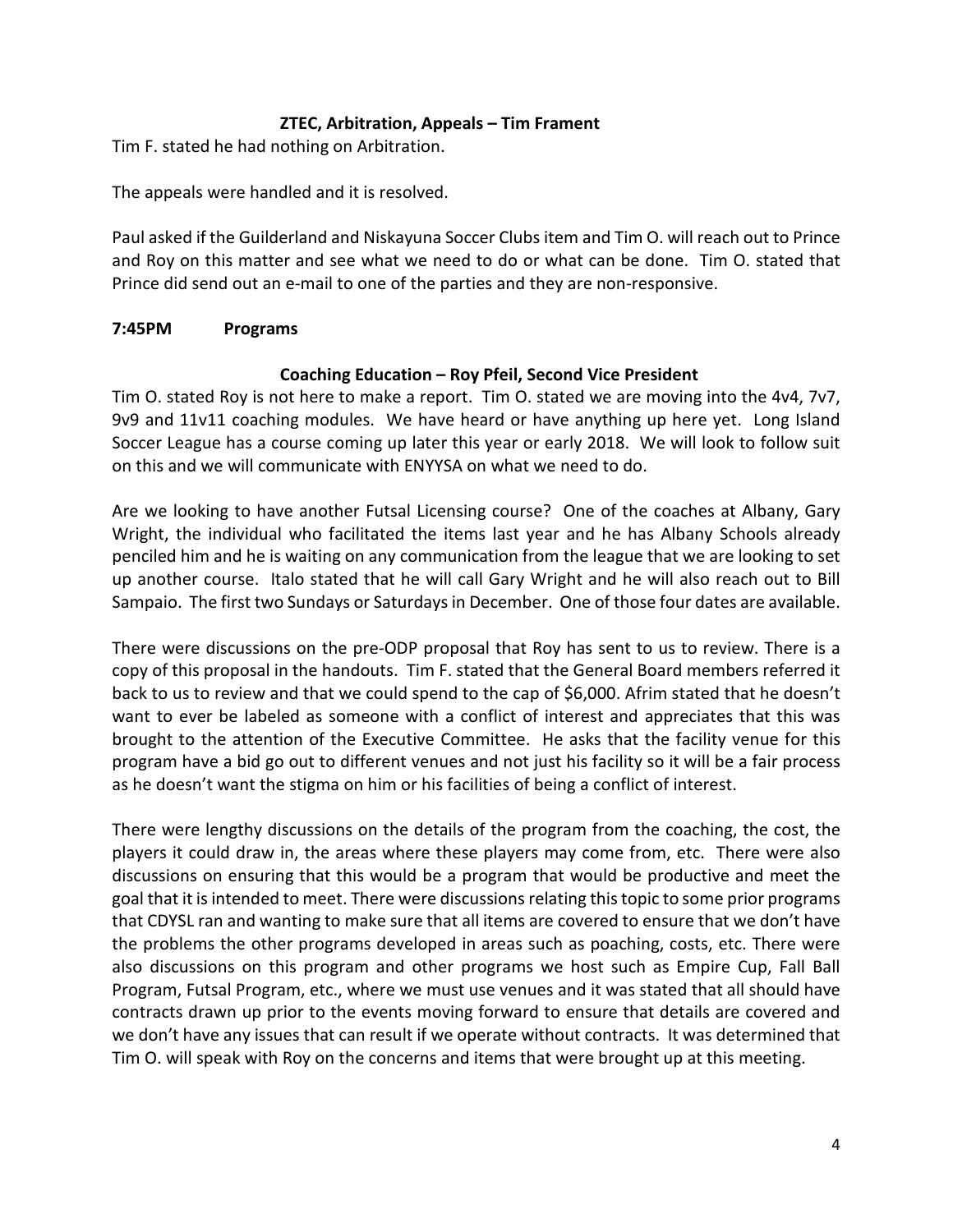### **ODP Program (follow-up) – Roy Pfeil**

Tim O. stated that the latest blast was for the older group and the first tryout is next week in Latham. It is one tryout and if you get a call back, it is the following week down-state.

### **TOP Soccer – NO REPORT**

It was noted that Latham Circle had a course a month or so ago on TOP Soccer.

### **Coaches Workshop**

Tim O. stated that the date is March 10, 2018 for the Coach Workshop at Sand Creek. Tim O. asked if anybody is willing to participate on that committee. Tim F. stated that he could participate. Tim O. stated that this is a great event and even though the one person who has been getting the clinicians and has the connections is stepping aside. Tim O. stated that we will need to reach out to the community at large by phone call to tap into the talented folks in our league and in the Capital District who have those contacts to have what it takes to get these clinicians. Afrim stated that he could recommend some volunteers and/or clinicians. Paul stated that he will be in Florida the last two weeks in January and first week in February.

### **7:55PM Unfinished Business – 2017 Senior Showcase**

Tim O. stated we spoke about it and we have nearly 300 profiles and 60 college coaches. It is on Friday, November  $10<sup>th</sup>$  at DiCaprio. The last game kicks off at 3 pm for the boy's side. Tim O. will be at these games.

### **8:15PM New Business – EC and BOD Meetings; Go-To-Meetings Conference Meetings**

Tim O. asks if this is something we want to discuss. Tim O. stated we have a Board of Directors meeting in January, February, April and June. Italo stated that the June meeting will have to be moved up to June 7<sup>th</sup>. We are during the season and see what we need to cover at those meetings to see what we cover and determine if having them in person is necessary. There were detailed discussions on these meetings and certain times and the downside to having a Go-To-Meeting at some of those meetings.

Tim F. stated the Executive Committee meetings would suit very well on the Go-To-Meetings as we don't discuss too much. Tim O. stated we should pick a target date to try this. Tim F. states we should try this for December.

Tim O. had a call-in meeting last evening with ENYYSA and they set up a field committee. They have set aside \$100k to facilitate grants to clubs in ENYYSA up to \$5000 for a field improvement. He is only going to bring up just the vague because everything on his phone and his phone fell out in his wife's car on his way here. Right now, ENYYSA set up the committee and last night they were discussing criteria for clubs to apply for the grant money to do that and the document is on the phone but it is still a working document as we add in our suggestions and ideas on how to make this process a good one. Make it transparent and fair. There are still clubs in CDYSL that would-be participants and recipients as opposing to as those who are closest to the ENYYSA area. It is Tim O's understanding that schools and such venues would make it less viable to receive the monies and it is only for the fields and not equipment. Tim O. stated in January,